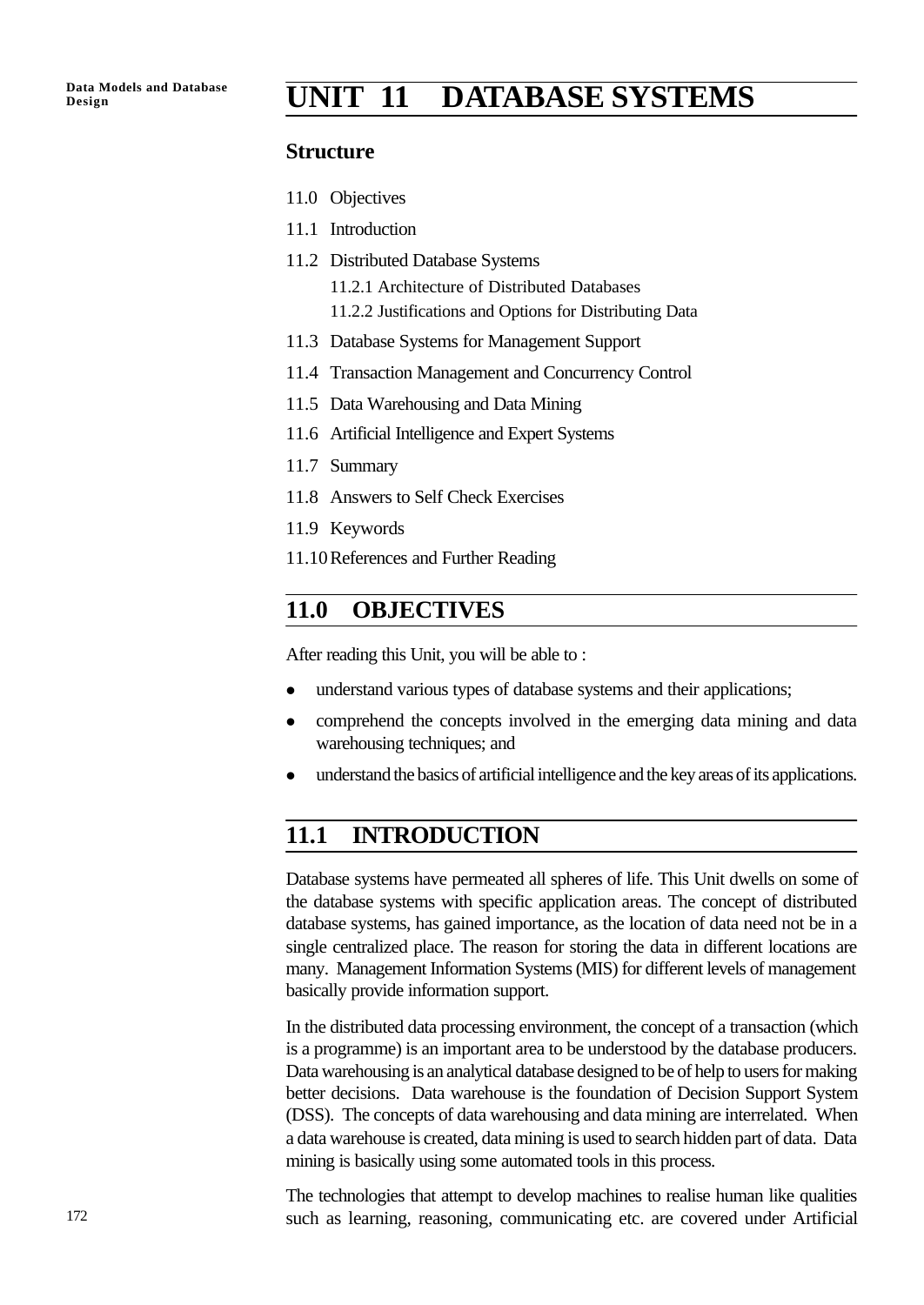Intelligence (AI). Expert system is a closely related term, which is basically a set of **Database Systems** AI programmes which may represent human expertise in a specific domain. All these concepts have been explained in detail.

## **11.2 DISTRIBUTED DATABASE SYSTEMS**

A distributed database is a single logical database which is fragmented and the fragments spread across computers at different locations that are interlinked by a data communication network to provide integrated access to the data. A distributed database environment requires the data to be shared. A distributed database gives geographical data independence, i.e., a user requesting for data need not know at which site the data is located. This property is often referred to as location transparency and each local site is called a node.

## **11.2.1 Architecture of Distributed Databases**

The architecture and schematic representation of a distributed database is shown in Fig.4.1



**Fig: 4.1 : Architecture and schematic representation of a distributed database**

As is clear from Fig.4.1, each site has a local DBMS as well as a copy of the distributed DBMS. Distributed data dictionary/directory (DD/D) stores information on the location of data in the network as well as data definitions. A request for data is first checked from the distributed data dictionary/directory for location of the required data. In case the data is available at the local site, the distributed DBMS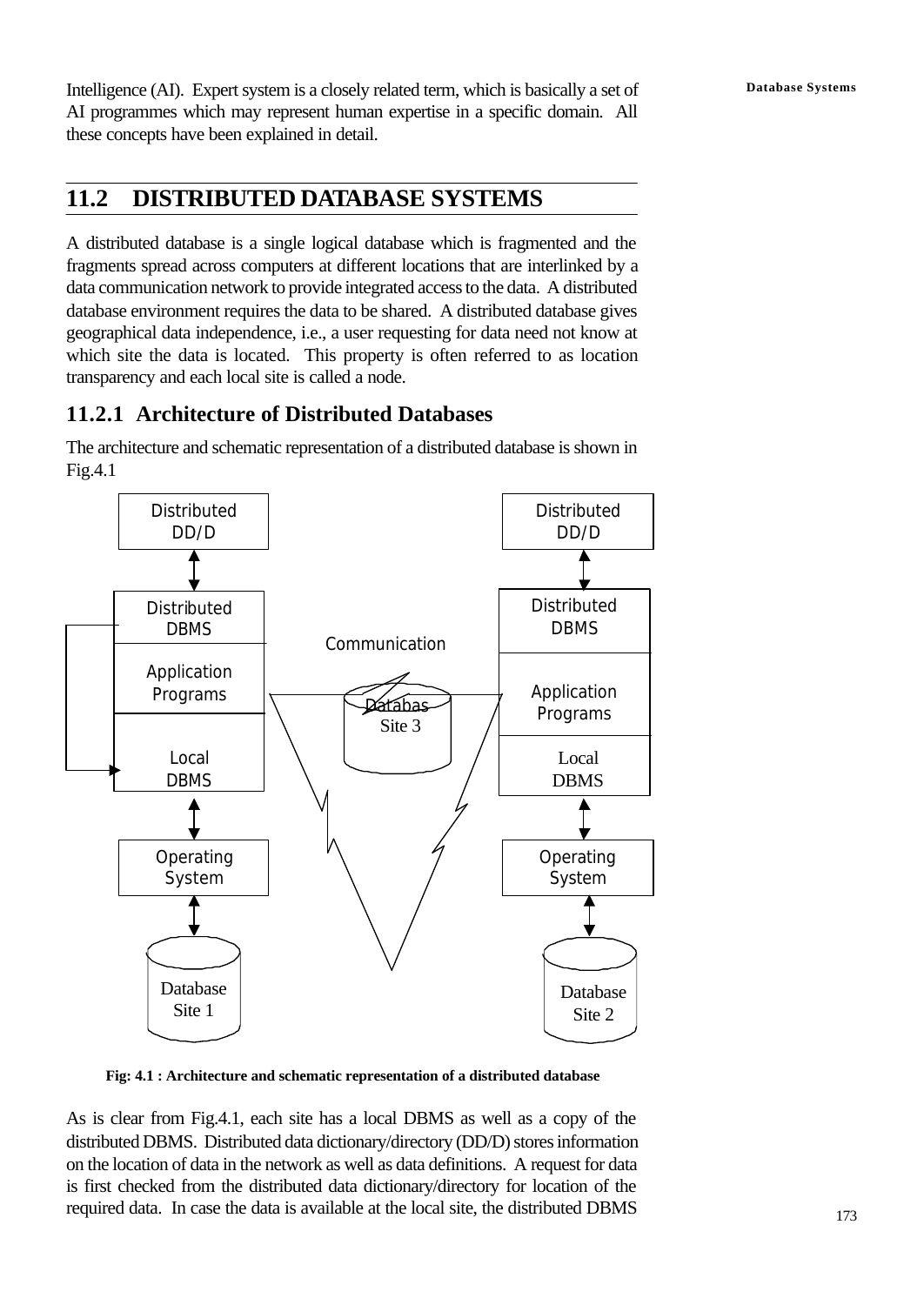forwards the request to the local DBMS for processing. If the request involves data from other sites, the distributed DBMS routes the request to these sites.

When different nodes in a distributed database have mixed DBMSs (i.e., node 1 may have relational DBMS and node 2 network DBMS) then this distributed DBMS which is capable of handling such an environment is called heterogeneous distributed database management system.

Distributed database management exploits all advantages of centralized and decentralized processing. A decentralized database like a distributed database is also stored on different computers at multiple locations but in this case the computers are not interconnected and hence the data cannot be shared.

#### **11.2.2 Justifications and Options for Distributing Data**

The justifications for distributing data can be summed up as follows:

- A distributed database provides increased reliability and availability. Compared to a centralized system, which on failure becomes unavailable to all users, a distributed system will continue to function, though at a reduced level, even when a node fails.
- By encouraging local control of data at different sites, data integrity improves and data administration becomes easier.
- Distribution of data can improve access time if local data is stored locally. By locating data closer to the point of its use, communication cost can be reduced and query response time improved.
- A distributed system facilitates modular growth. New nodes hosting additional database fragments can be added to the system.

There are a number of options available for distributing data in a distributed database. These options include: i) data replication, ii) horizontal partitioning, iii) vertical partitioning, and iv) a combination of the above.

In case of **data replication** a copy of the database is stored at a few or all sites (full replication). Reliability, saving in telecommunication charges and faster response are the advantages of this option. But additional storage requirements and difficulty in propagating updates are the basic drawbacks. This option is suitable in case updates are infrequent and database interaction is restricted to read-only. CD-ROM (compact disk read only memory) offers an excellent medium for replicated databases.

**Horizontal partitioning** of a database involves distributing rows of a relation to multiple sites. New relations (partitions) with the requisite rows are created for this purpose. The original relation can be reconstructed by taking the union of the new relations. Horizontal partitioning can optimize performance by storing fragments of the database at the sites where they are most used.

On **vertical partitioning** of a database, selected columns of a relation are projected into new relations which are stored at different sites. The main criterion for vertical partitioning is specific data item requirements at individual sites.

A combination of the mentioned options of data distribution may be used depending upon the needs of the distributed system. The basic principle which one must keep in mind is that data should be stored at sites where it will be most frequently used.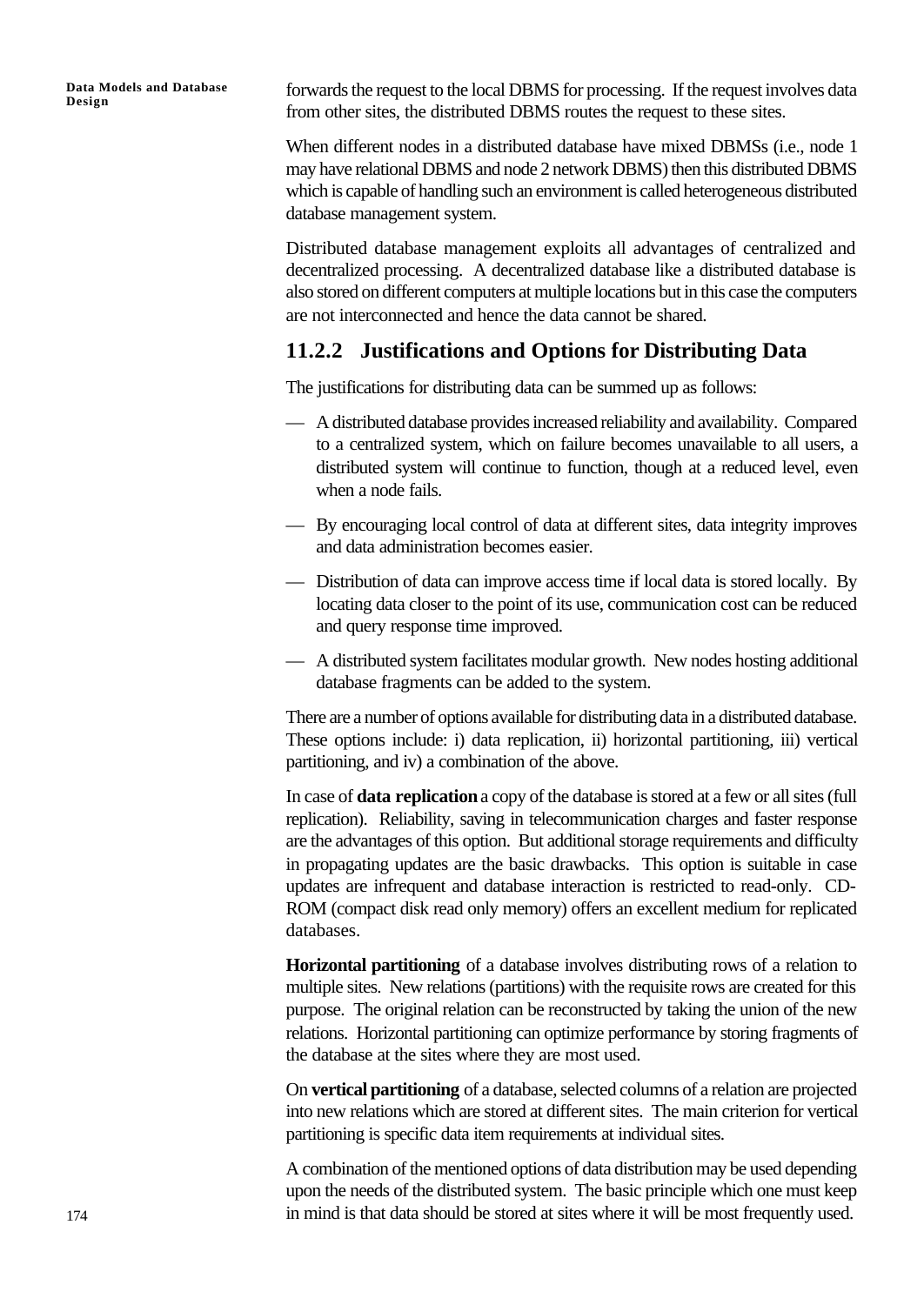## **Database Systems 11.3 DATABASE SYSTEMS FOR MANAGEMENT SUPPORT**

Database systems for management support are broadly referred to as Management Information Systems (MIS). However, for different levels of management, database systems have been categorised based on management functions and expected outputs. Fig.4.2 illustrates a hierarchy of information systems corresponding to the three levels of management.



**Fig. 4.2 : Information systems and management levels**

It should be clear from the figure that, for lower level of managers, transactionprocessing systems (TPS) yielding processed transactions (bills, orders etc) suffice. Middle level managers need management information systems providing summarised structured reports. At the top level, decision support systems (DSS) or executive information systems (EIS) capable of providing brief on-demand reports about unstructured queries are required. Office automation systems and expert systems are used by all levels including non-management.

#### **Self Check Exercise**

- 1) What are the advantages of distribute databases?
- **Note:** i) Write your answer in the space given below.
	- ii) Check your answer with the answers given at the end of this unit.

..................................................................................................... ................................................................................................... ................................................................................................... ................................................................................................... ................................................................................................... ...................................................................................................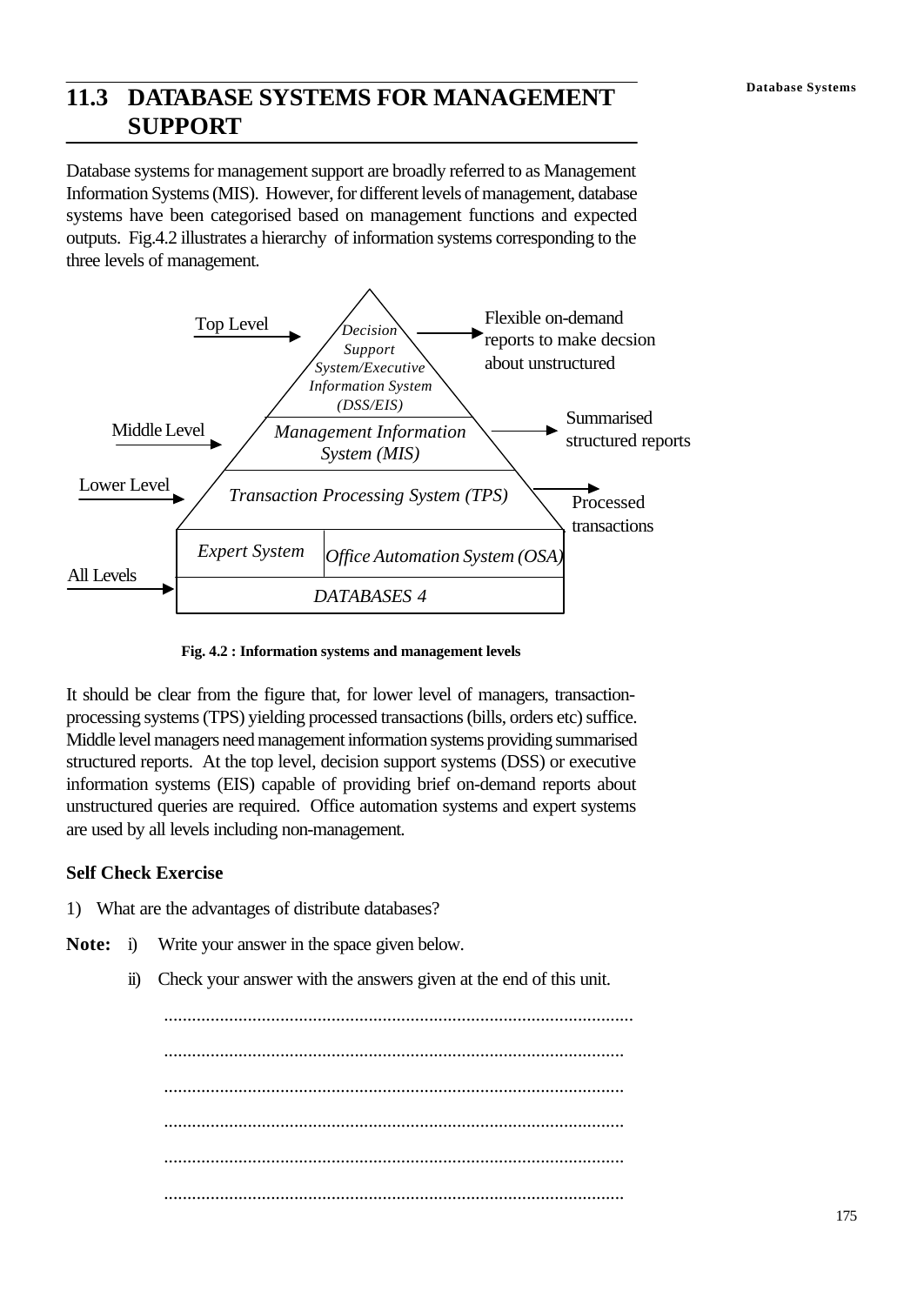## Data Models and Database **11.4 TRANSACTION MANAGEMENT AND CONCURRENCY CONTROL**

Transaction management and concurrency control are the issues which play an important role in maintaining the quality of data in a distributed processing environment.

A transaction is a logical unit of operation on a database which may specify a query or addition, deletion or modification of records. A transaction cannot have a partial effect on the database, i.e., either it is completed or, if aborted, any changes to the database which the transaction made before aborting are removed. When a transaction is completed successfully and the changes brought about by the transaction made in the database, we say that the transaction has been committed.

A transaction which represents a programme is made up of three basic parts viz., begin transaction, statements pertaining to operation on data and end transaction followed by commit. A sample transaction programme has been shown in Fig.4.3.





The transaction shown in the figure is a small transaction which reads data items A and B and updates them.

When two or more transactions require the same data items for their operation, i.e., same data is shared by different transactions running together we have concurrency of access. This concurrency can create problems in the consistency of a database i.e. the database may not give the right answer to the queries. The set of rules for handling transactions in a way that the database remains consistent is called transaction management. Transactions can be executed serially or concurrently. In case of serial execution the transactions are executed one after another, i.e, the transaction T2 begins only after the transaction T1 is complete and so on (Fig. 4.4). On serial execution, there is no interference and database consistency is preserved. But at the same time there is no shareability of data.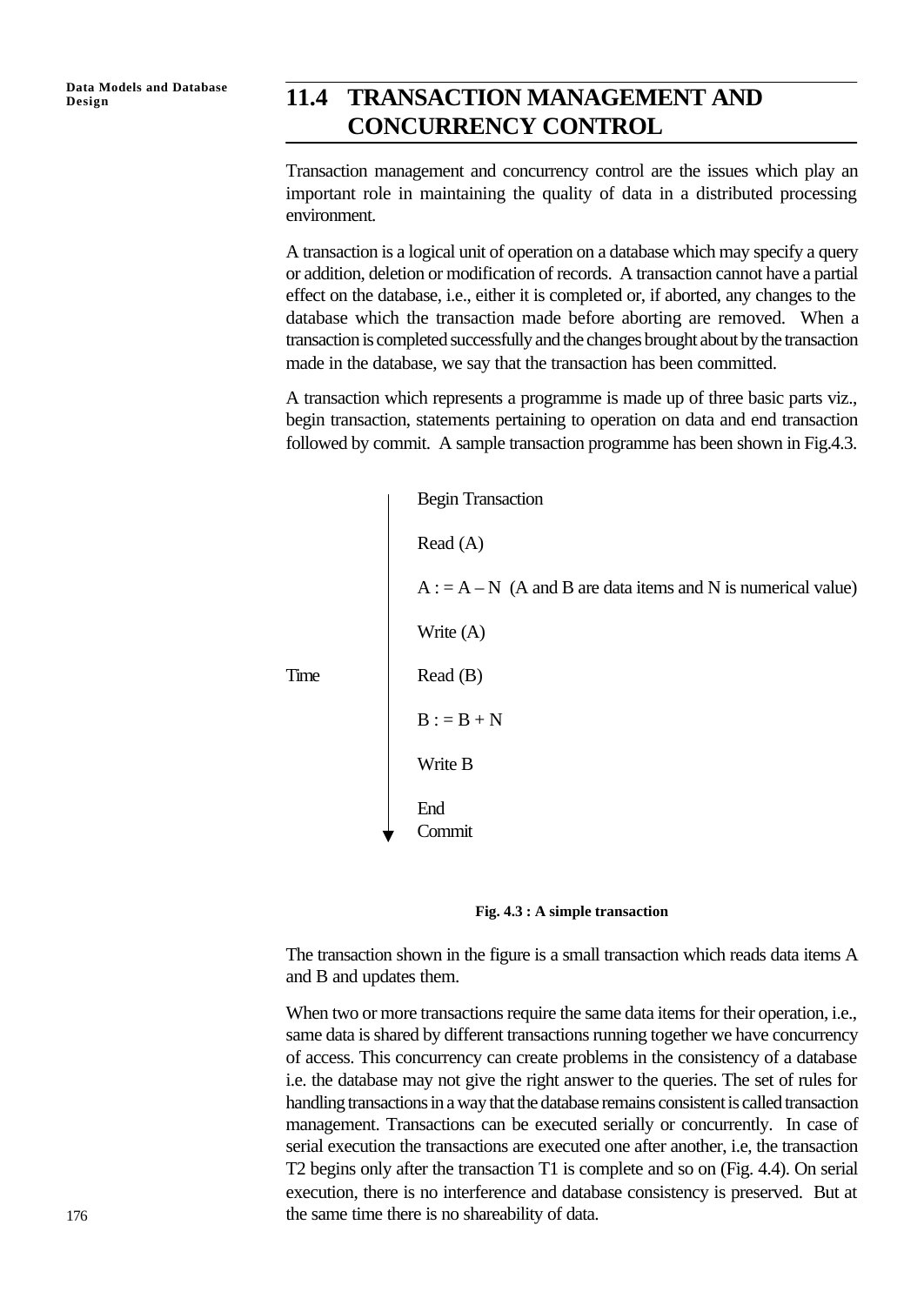

**Fig. 4.4 : Serial execution of transactions**

Concurrent execution promotes shareability of data. However, the problems of lost updates (i.e., when an update by one transaction is destroyed by another) and dirty reads (i.e. reading values which are not part of the database) have to be taken care of in this mode of execution. Concurrent execution has been illustrated in Fig.4.5.





It should be noted that concurrent transactions which require only read operation do not cause any consistency problems. The difficulty arises only when some of the transactions have also write operation in their programme.

Consistency problems in concurrent execution are resolved by serialization. Serialization is the process of managing transactions in such a manner that their concurrent execution produces the same end result as in serial execution.

Serialization of transaction is implemented by two operations, viz., locks and releases (unlocks). Locks can be shared or exclusive. A shared lock which is also called a read lock is applied in case of read operations. A data item can be read by multiple users simultaneously under share lock mode. If a transaction T1 has a shared lock on data item A, transaction T2 can also apply a shared lock on A.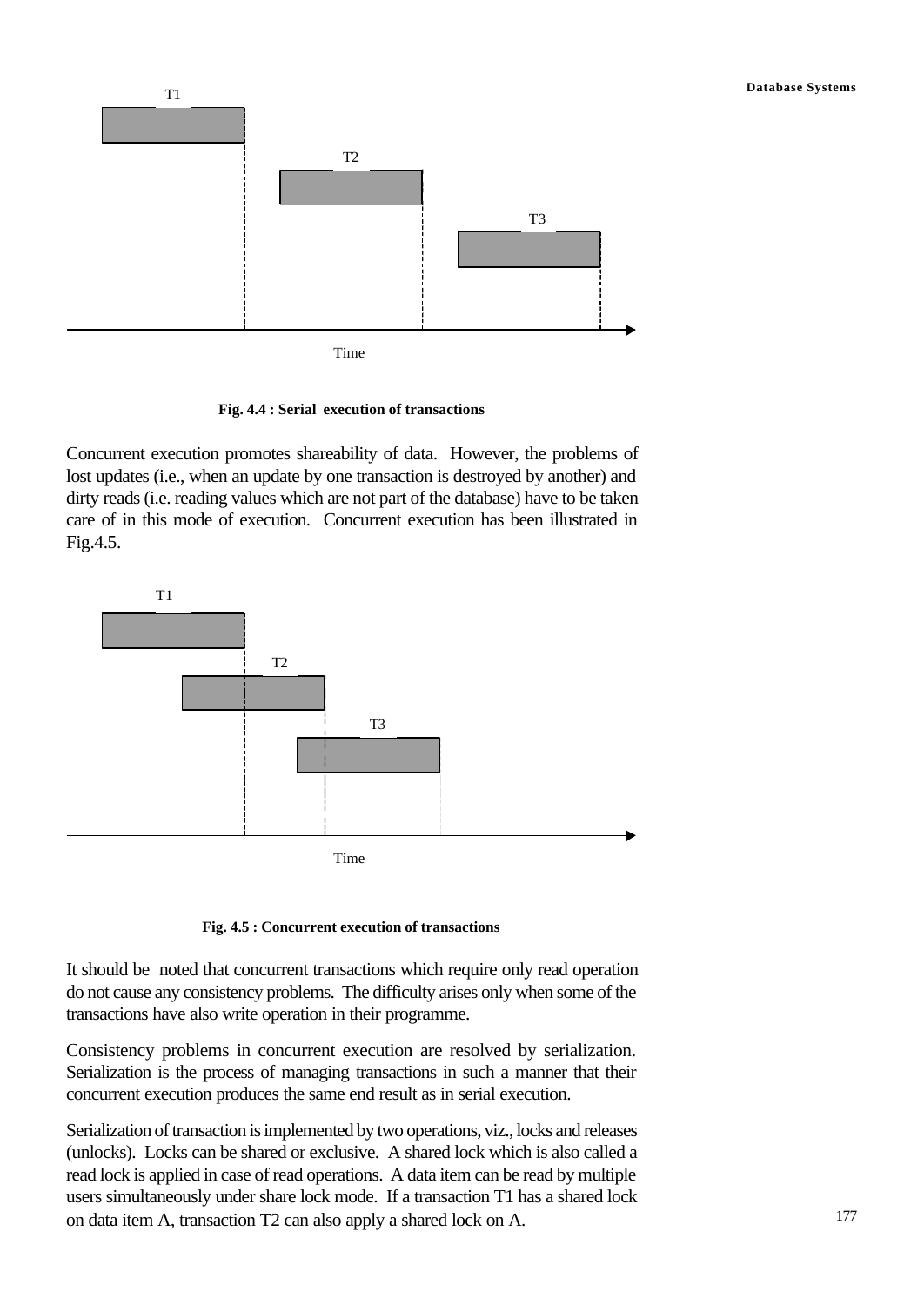An exclusive lock or write lock is used when there are write operations or read and write operations in concurrent transactions. A data item can be modified only under exclusive lock. If a transaction T1 has exclusive lock on data item A, transaction T2 cannot apply any lock on A.

If a transaction locks a data item and is waiting for a data item locked by another transaction which is also waiting for the data item locked by the first, we have a case of deadlock (also known as deadly embrace). The only way to resolve such a situation is to abort one of the transactions. When a transaction fails the process of undoing the changes it made in the data items, it is called rollback. If several transactions are running concurrently and the first transaction which modifies data items to be used by subsequent transactions fails and the changes rolled back, all the other transactions will also fail, leading to what is known as cascade rollback.

In the running of a transaction three phases can be identified: locking, execution (data modification) and unlocking. A number of options are available in locking and unlocking phases. One such widely known option called incremental locking and simultaneous release has been illustrated in Fig.4.6. Here the transaction locks data items incrementally, i.e., only when required. The transaction locks a data item, then modifies it (execution phase) and locks the next data item for execution and so on. If any of the requested data item is not free, i.e., it is locked by another transaction, then the transaction waits for the item to become free.





## **11.5 DATA WAREHOUSINGAND DATA MINING**

A data warehouse is an analytical database that is used as the foundation of a decision support system. Unlike operational database systems which are designed for dayto-day business activities, a data warehouse is an analytical system designed to help users make better decisions by analysing summarised snapshots of corporate performance.

The distinction between online transaction processing (OLTP) and online analytical processing (OLAP) should be noted clearly. OLTP involves real time transactions in operational systems which are generally very large databases (VLDB) with high throughput of transaction data. OLAP, on the other hand, focuses on retrieving data usually through detailed analysis and complex queries typically for decision support activities. Complex queries in operational systems impact on their performance and hence are not recommended.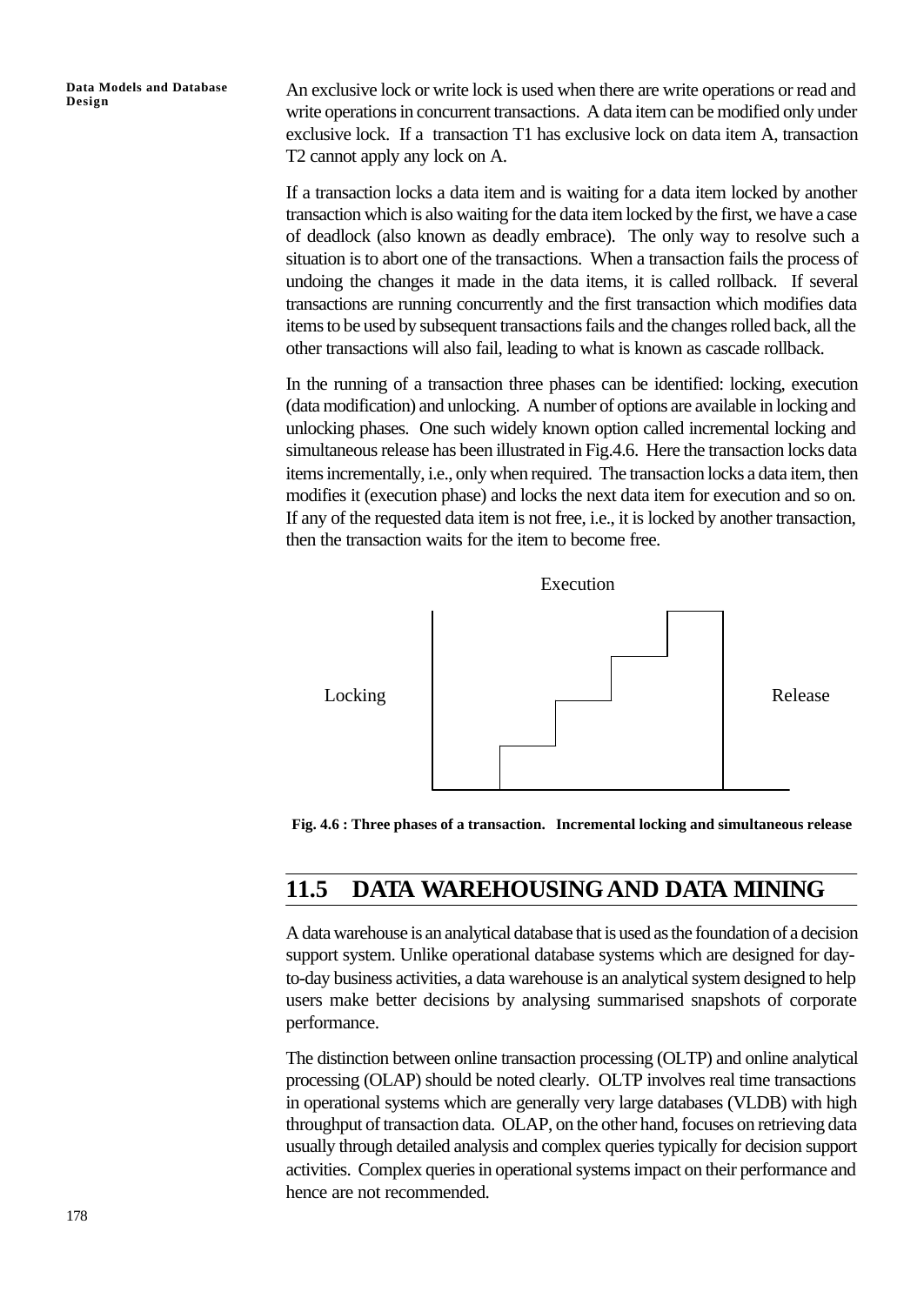Whereas a data warehouse is a place where users can explore data limitlessly, run **Database Systems** ad hoc queries, and drill down for details at will, data warehousing is the process of collecting data for the data warehouse. Data warehousing involves the following steps :

- Extract, model and assemble data from the operational systems;
- Transform operational data to a user-focused view;
- Distribute and manage data changes to the warehouse and
- Provide access to data through decision support or executive information system.

A schematic view of data warehousing and data mining is provided in Fig.4.7.



**Fig. 4.7 : A schematic of data warehousing and data mining**

The discovery of previously unknown information from large databases is known as data mining. Once data warehouses are created, the data stored there is 'mined'. Data mining, which is also called 'knowledge discovery', consists of using automated tools to search for hidden patterns of data. Some tools include statistical methods (e.g., regression, discriminant analysis), pattern recognition (e.g. neural networks) and database segmentation. These tools require substantial computing power and extremely high-speed data retrieval.

## **11.6 ARTIFICIAL INTELLIGENCE AND EXPERT SYSTEMS**

Artificial intelligence (AI) is a group of related technologies that attempt to develop machines to emulate human-like qualities such as learning, reasoning, communicating, seeing and hearing.

In the early days of its development a computer was called "electronic brain" and since then efforts have been made to empower it with capabilities comparable with them of the human brain.

However, there is a basic difference in the functioning of the computer and the human brain. Whereas a computer processes numbers, the human brain works on symbols. A conventional computer programme uses algorithms, i.e., a well-defined step-by-step procedure to solve a problem, while the human thought process is not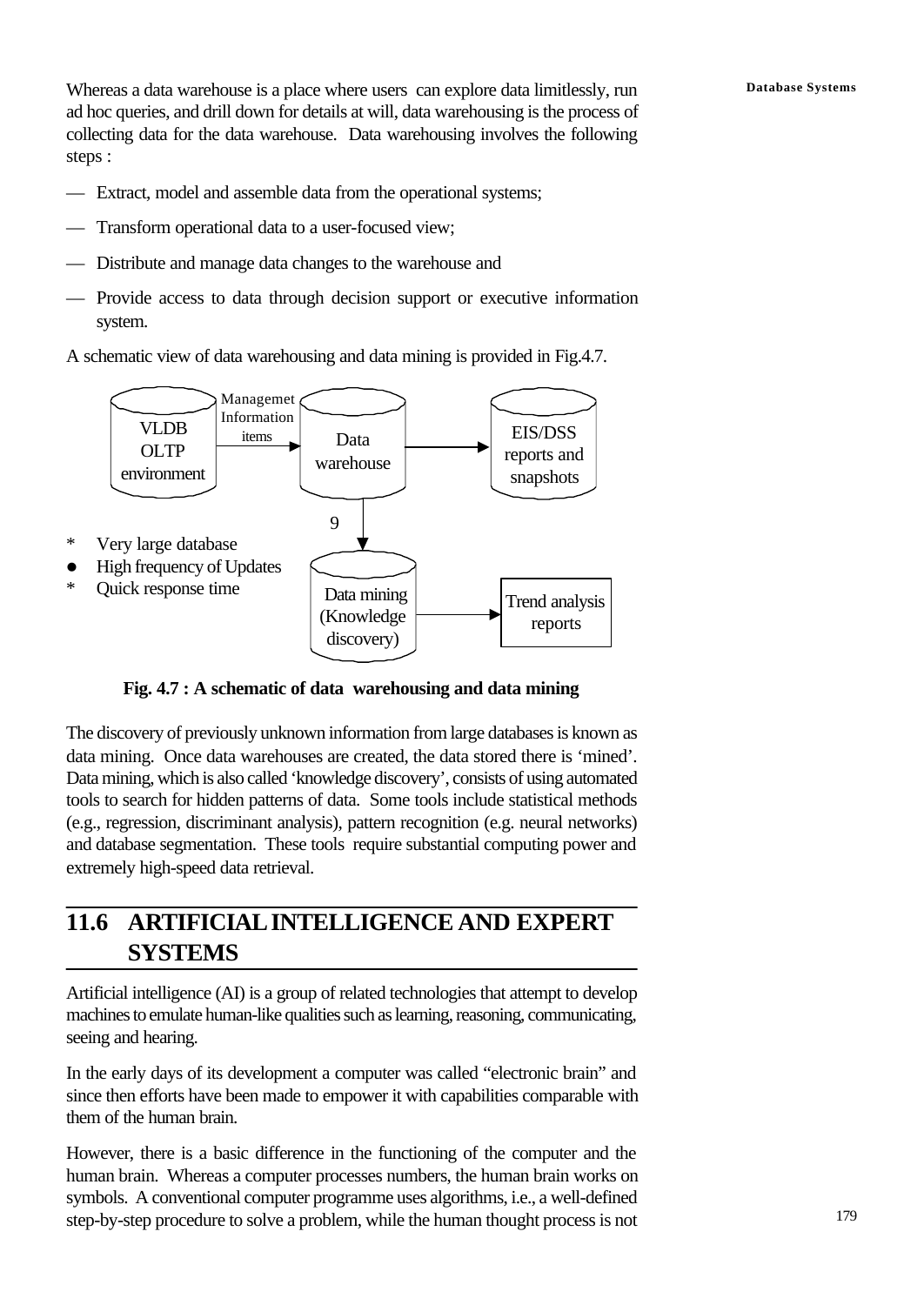algorithmic and is based on symbolic processing. In symbolic processing, information is represented using symbols rather than numbers. Human intelligence or thought process relies on heuristic methods for information processing. Heuristics of the human thought process can be represented as shown in Fig. 4.8.



**Fig. 4.8 : Heuristics of human thought process**

The main areas of AI are :

- Robotics
- Perception systems
- Fuzzy logic
- Neural networks
- Genetic algorithm
- Natural language processing
- $\bullet$  Expert systems

Robotics is a field that attempts to develop machines that can perform work normally done by people. The machines themselves are called robots. Perception systems are sensing devices that emulate the human capabilities of sight, hearing, touch and smell. Clearly, perception systems are related to robotics, since robots need to have some sensing capabilities. Fuzzy logic is a method of dealing with imprecise data and uncertainty, with problems that have many answers rather than one. Unlike classical logic, fuzzy logic is more like human reasoning. It deals with probability and credibility. That is, instead of being simply true or false, a proposition is mostly true or mostly false, or can be more true or more false.

Fuzzy logic principles are applied in neural networks. Neural networks use physical electronic devices or software to mimic the neurological structure of the human brain. Genetic algorithms refer to programmes that use Darwinian principles of random mutation to improve themselves.

In *natural-language processing,* a user can interact with a computing system using everyday language rather than a structural command language. Natural language systems have an interface called natural language interface which translates the natural language into the application languages (such as SQL). For a language to be understood there are two aspects, namely, syntax and semantics which play a vital role. Syntax represents the rules for combining words to form phrases, clauses and sentences while semantics refers to word meanings and the way the concepts are expressed. A natural language interface is capable of analyzing the syntax and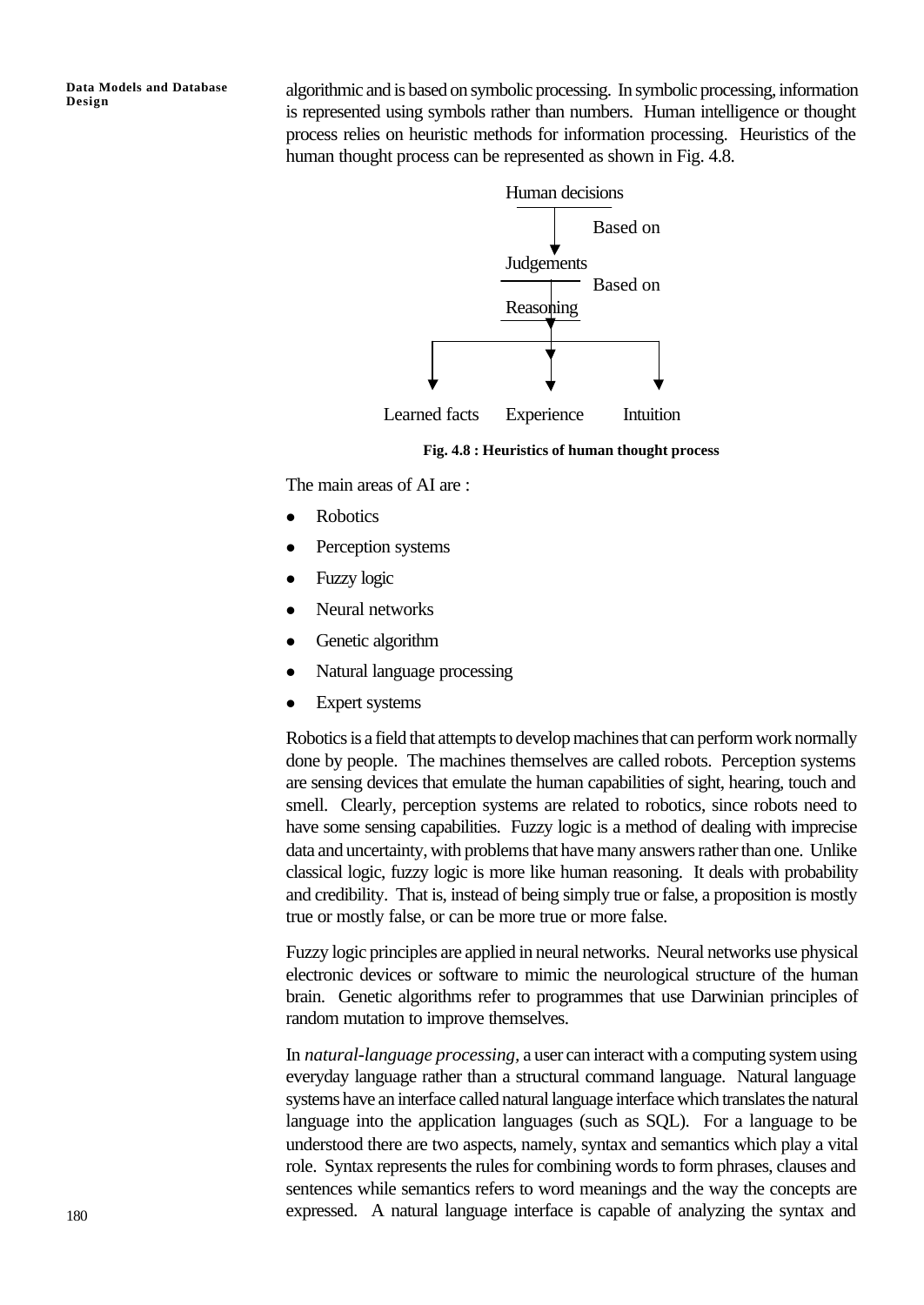semantics of a language. However, there are a number of limitations with the natural **Database Systems** language systems at present which have hindered their widespread use. With time the systems are likely to get more refined and popular.

An *expert system* can be defined as AI programmes designed to represent human expertise in a specific domain. Typical expert system application areas include diagnosis, planning, instruction and managment, monitoring and design.

At the heart of an expert system is the *knowledge base* which contains facts (basic data), rules and other information pertaining to a particular domain. Facts represent accepted knowledge in a certain field (normally possessed by experts) and rules – a collection of 1F – THEN statements also called "rules of the thumb" (heuristics) for drawing inferences : 1F such-and-such is true, THEN assume that so-and-so is true.

Unlike databases which store explicit information, knowledge bases with their 1F-THEN rules can infer additional information not directly stored in the basic data. L1SP (list processing) and PROLOG (programming in logic) are the languages most commonly utilized by knowledge bases.

The overall process of developing an expert system is called *knowledge engineering*. In order to map human knowledge to computer knowledge, one must understand the nature of knowledge. Knowledge can be grouped into: procedural knowledge, declarative knowledge, semantic knowledge and episodic knowledge. Procedural knowledge includes the skills an individual knows how to perform. It refers to knowing how to do something. Declarative knowledge represents information that can be verbalized or expressed. It states facts about the world. Semantic knowledge is a deep-level knowledge that reflects the cognitive structure, organization and representation. Episodic knowledge represents information that has been chunked or compiled episodically. It refers to experiential information of an expert.

The expert systems are made up of three basic components: the knowledge base, an inference engine and a user interface. A specialist called knowledge engineer interviews the experts for the domain and encodes their knowledge (in the form of rules) into the knowledge base. The inference engine includes programmes that are used to control how the rules in the knowledge base are used or processed. The user interface facilitates communication or interaction between the expert system and the end user. The components of an expert system have been represented schematically in Fig.4.9.



**Fig. 4.9 : Components of an expert system**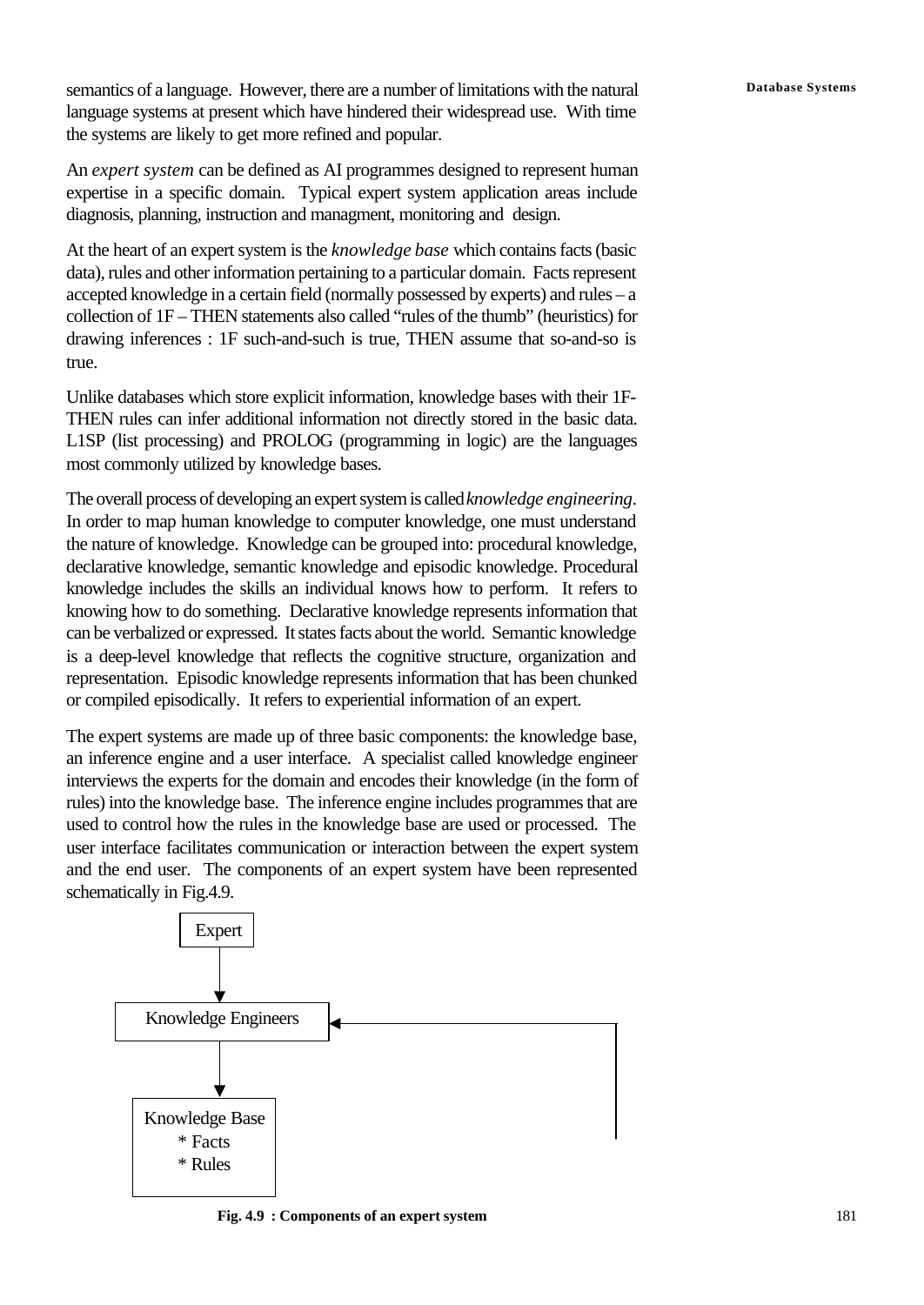On a request being made by a user, for a specific information, the system looks for data and rules in the knowledge base. The inference engine decides which rules to fire and how they should be applied and also when to complete the querying process and provide the answer. User interface may prompt more input from a user to help the system respond effectively to the query.

The use of expert systems is growing rapidly. However, human experts are likely to remain in control using the expert systems as a job aid.

#### **Self Check Exercises**

- 2) What is the difference between a knowledge base and a database ?
- 3) What is artificial intelligence (AI) ? List some of the areas of its application.
- **Note:** i) Write your answer in the space given below.
	- ii) Check your answer with the answers given at the end of this unit.

..................................................................................................... ..................................................................................................... ..................................................................................................... ................................................................................................... ................................................................................................... ..................................................................................................... .....................................................................................................

## **11.7 SUMMARY**

Database techology is making tremendous advances and a variety of database systems have appeared on the scene in recent years. Distributed database systems which provide geographical data independence permit large databases to be distributed over a number of locations transparent to the users. Data warehousing and data mining techniques are augmenting DSS/EIS capabilities. Artificial intelligence has opened up new frontiers in database systems. Knowledge engineering, with expert systems and knowledge bases is providing new tools catalysing socio-economic development. The needs of the emerging information society critically depend on advancements in database technology.

## **11.8 ANSWERS TO SELF CHECK EXERCISES**

- 1) The advantages of distributed databases are as given below :
	- <sup>l</sup> Increased reliability and availability
	- <sup>l</sup> Improved data integrity and data administration
	- <sup>l</sup> Improved access time
	- Modular growth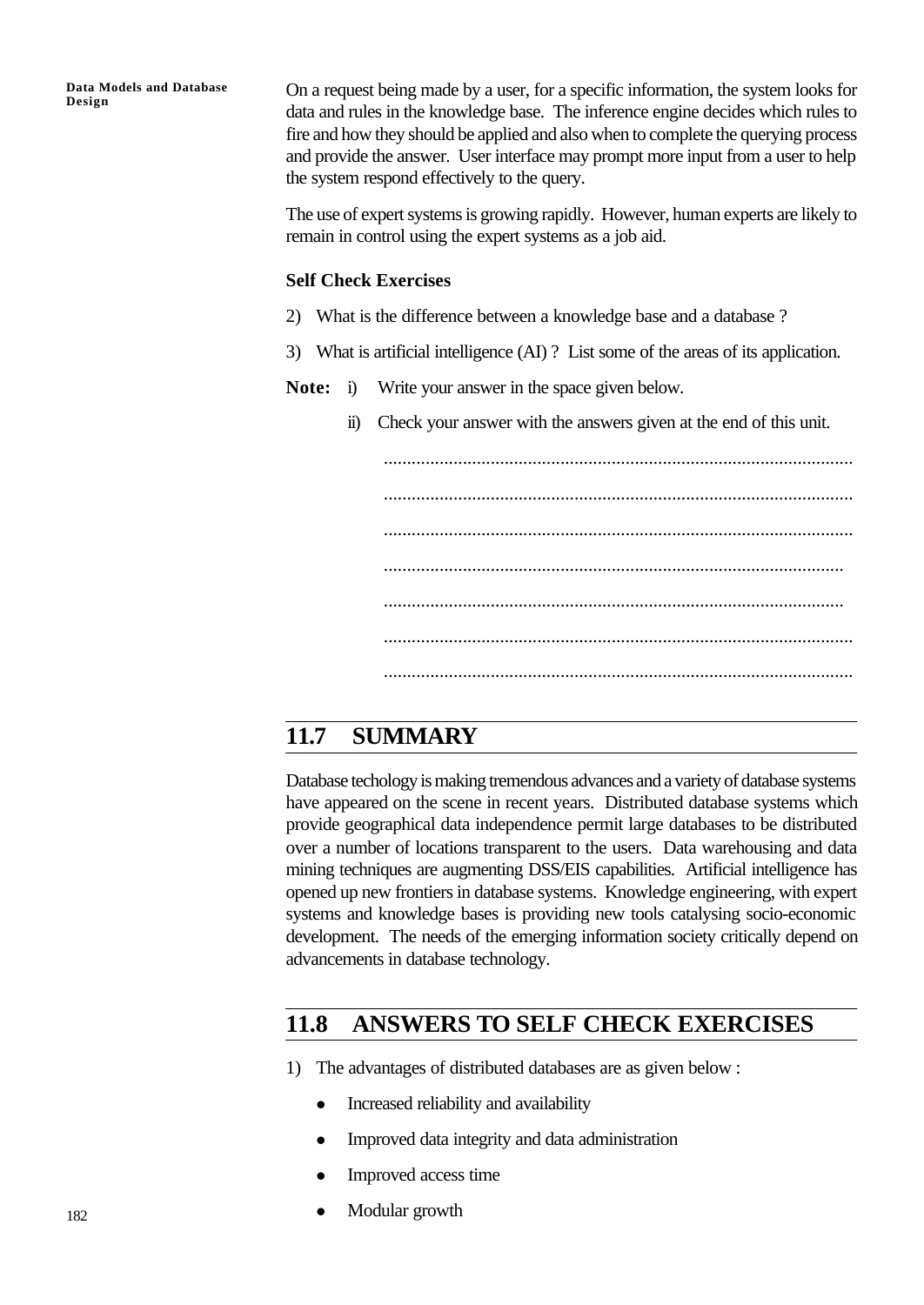- 2) A database stores explicit information while a knowledge base with IF-THEN **Database Systems** rules can infer additional information not directly stored in the basic data. In a knowledge base, inference rules allow relationships to be derived from the data.
- 3) Artificial intelligence refers to computer programmes which emulate human intelligence i.e. programmes enabling computers to perform tasks that require intelligence when performed by humans. Examples of such tasks are visual perception, understanding natural language, game-playing, theorem-proving, medical diagnosis and engineering design.

AI methods have been successfully applied in areas like : knowledge-based systems (expert systems, knowledge bases, etc.), robotics, computer vision, machine translation, neural networks and others.

## **11.9 KEYWORDS**

| <b>Artificial Intelligence</b> | $\ddot{\cdot}$ | A branch of computer science that is attempting to<br>develop systems to emulate human-like qualities such<br>as learning, reasoning, communicating, seeing and<br>hearing.                                                                     |
|--------------------------------|----------------|-------------------------------------------------------------------------------------------------------------------------------------------------------------------------------------------------------------------------------------------------|
| <b>Data Mining</b>             | $\ddot{\cdot}$ | Also called 'knowledge discovery', it is the<br>Computer-assisted process of sifting through and<br>analysing vast amounts of data (generally in a data<br>warehouse) in order to extract meaning and discover<br>new knowledge.                |
| Data Warehouse                 | $\ddot{\cdot}$ | A specialised database that is optimized for<br>management queries. Data is extracted from online<br>transaction processing systems cleaned and<br>customised for searching and analysis.                                                       |
| <b>Expert System</b>           | $\ddot{\cdot}$ | A system with a knowledge base consisting of data<br>and rules that enable users to make decisions as<br>effectively as an expert.                                                                                                              |
| <b>Knowledge Base</b>          | $\ddot{\cdot}$ | A knowledge base is an expert system's database of<br>knowledge about a particular subject. This includes<br>relevant facts, rules and procedures for solving<br>problems. The basic unit of knowledge is expressed<br>as an IF-THEN-ELSE rule. |
| <b>Transaction</b>             | $\ddot{\cdot}$ | An event that occurs as a part of doing business such<br>as deposit, withdrawal, refund and so on. It refers to<br>a logical unit of operation on a database which may<br>specify a query or addition, deletion or modification<br>of records.  |
| <b>Transparent</b>             | $\ddot{\cdot}$ | In computing, pertains to a process or procedure<br>involving a user without the latter being aware of its<br>existence.                                                                                                                        |